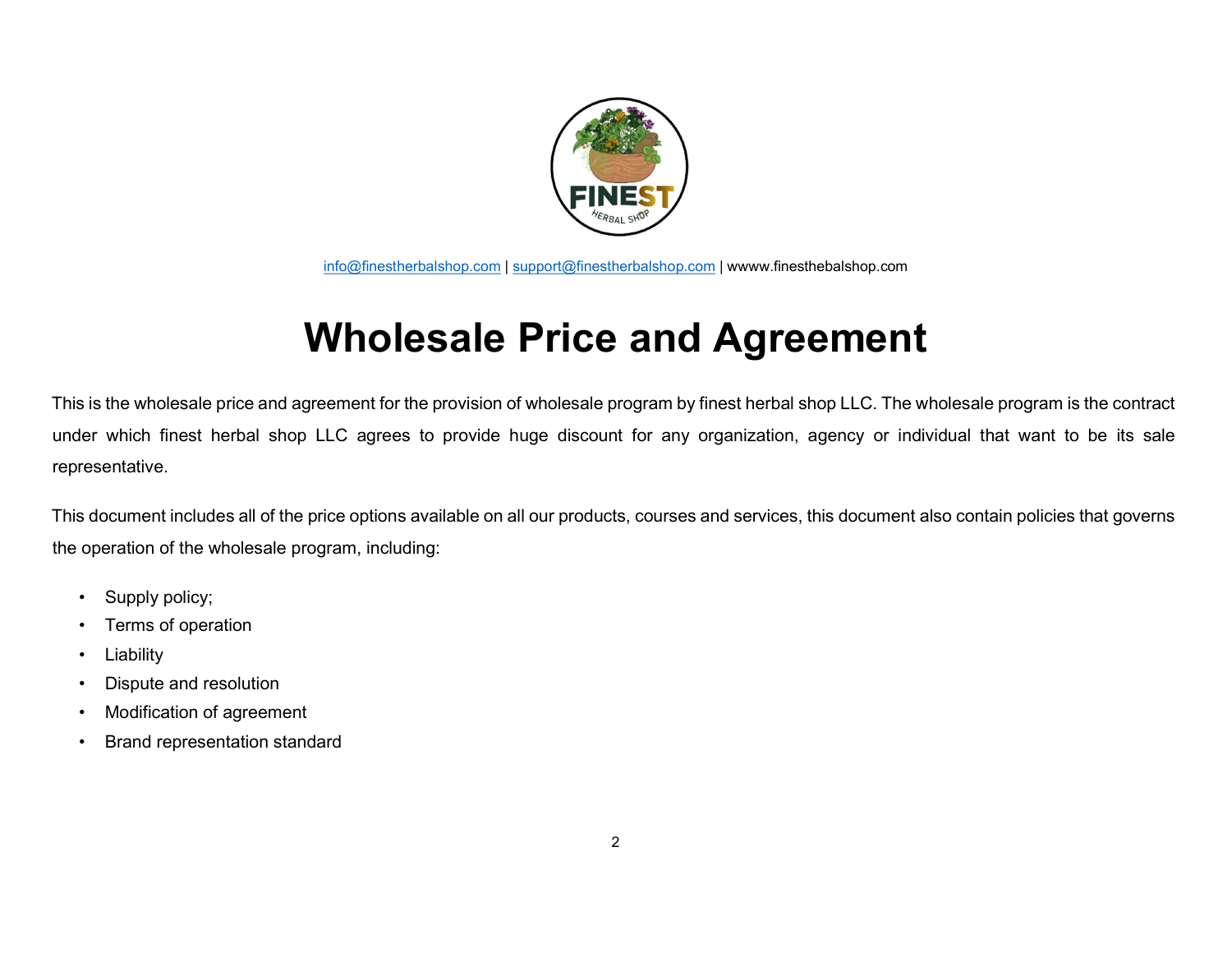It is important to note that the discount for wholesale as stated in this agreement is subjected to change. The discount rate can increase and can also decrease as well, however we will notify you ahead in case of any relevant changes to this agreement. For More information on the wholesale program and entry guidance for individual and potential organization, email us on admin@finestherbalshop.com

# WHOLESALE PRICE

| <b>Product Name</b> | Product Link | Regular | <b>Discount</b> | Discount      | Discount                      |
|---------------------|--------------|---------|-----------------|---------------|-------------------------------|
|                     |              | Price   | On 30-<br>50    | On 51-<br>150 | On 151-<br>200                |
|                     |              |         | Items           | Items         | No<br>mixing<br>of<br>product |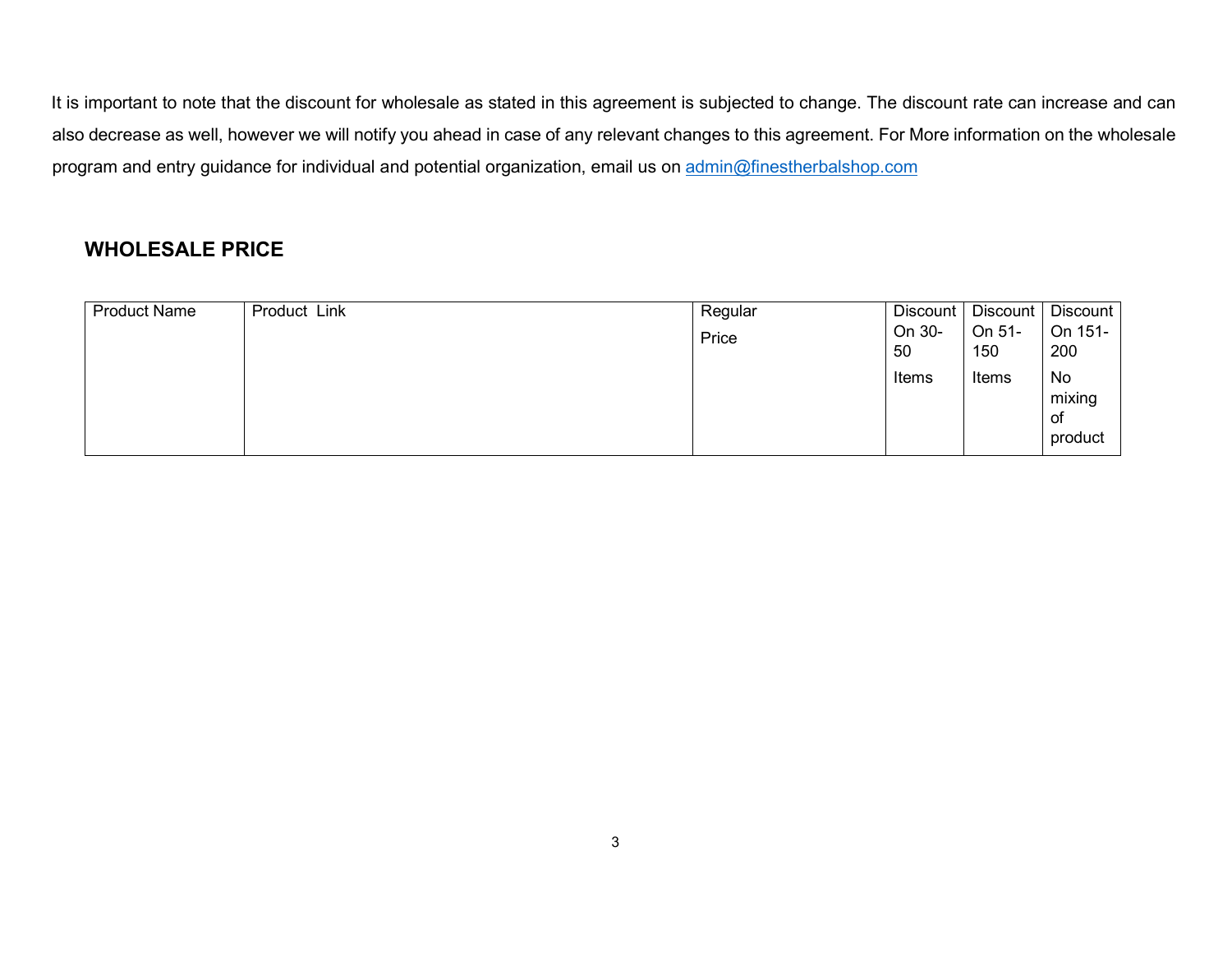| Kidney/ Bladder<br>Detox herb tea<br>made with all<br>Natural organic | https://www.finestherbalshop.com/product/finest-herbal-<br>shop-kidney-bladder-detox-herb-tea-made-with-all-natural-<br>organic-herbs/ | $$7.44 - $63.89$ | 30%<br><b>Discount</b> | 35%<br><b>Discount</b> | 40%<br><b>Discount</b> |
|-----------------------------------------------------------------------|----------------------------------------------------------------------------------------------------------------------------------------|------------------|------------------------|------------------------|------------------------|
| Herbs                                                                 |                                                                                                                                        |                  |                        |                        |                        |
| <b>Body Detox</b>                                                     | https://www.finestherbalshop.com/product/finest-herbal-<br>shop-body-detox/                                                            | $$7.44 - $63.89$ | 30%<br><b>Discount</b> | 35%<br><b>Discount</b> | 40%<br><b>Discount</b> |
| Cholesterol fighter                                                   | https://www.finestherbalshop.com/product/finest-herbal-<br>shop-cholesterol-fighter-herbal-tea/                                        | $$7.44 - $63.89$ | 30%<br><b>Discount</b> | 35%<br><b>Discount</b> | 40%<br>Discount        |
| <b>Herbal Tea</b>                                                     |                                                                                                                                        |                  |                        |                        |                        |
| <b>DETOXIFYING</b>                                                    | https://www.finestherbalshop.com/product/detoxifying-<br>blood-booster-herbs/                                                          | $$7.44 - $63.89$ | 30%<br><b>Discount</b> | 35%<br><b>Discount</b> | 40%<br>Discount        |
| <b>BLOOD BOOSTER</b>                                                  |                                                                                                                                        |                  |                        |                        |                        |
| <b>HERBS</b>                                                          |                                                                                                                                        |                  |                        |                        |                        |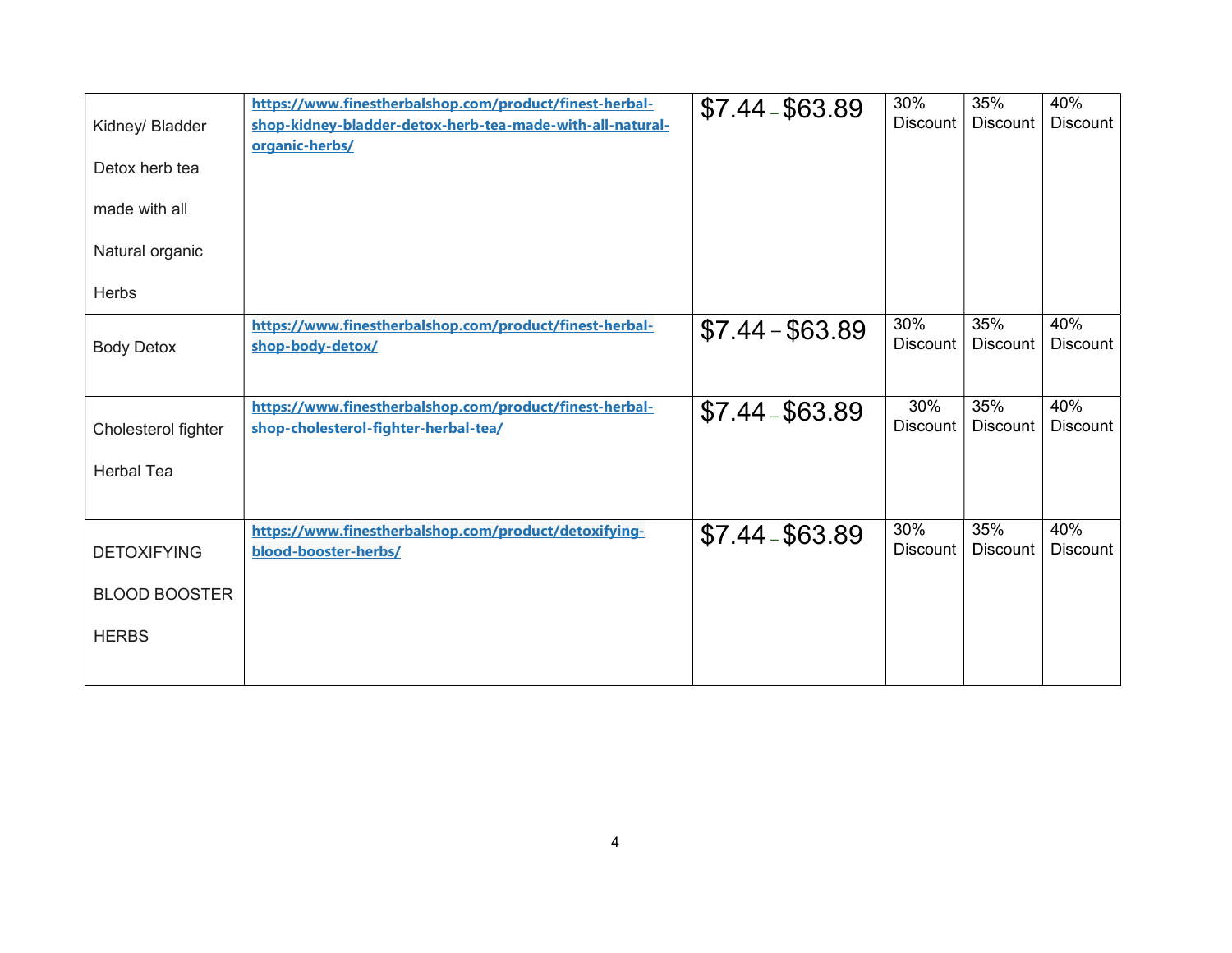| <b>Diabetes Control</b> | https://www.finestherbalshop.com/product/diabetes-control-<br>detoxifying-blood-booster/            | $$7.44 - $63.89$ | 30%<br><b>Discount</b> | 35%<br><b>Discount</b> | 40%<br><b>Discount</b> |
|-------------------------|-----------------------------------------------------------------------------------------------------|------------------|------------------------|------------------------|------------------------|
| Detoxifying Blood       |                                                                                                     |                  |                        |                        |                        |
| <b>Booster</b>          |                                                                                                     |                  |                        |                        |                        |
| <b>FINEST HERBAL</b>    | https://www.finestherbalshop.com/product/finest-herbal-<br>shop-stainless-tea-strainer-and-infuser/ | \$6.38           | 30%<br><b>Discount</b> | 35%<br><b>Discount</b> | 40%<br><b>Discount</b> |
| <b>SHOP STAINLESS</b>   |                                                                                                     |                  |                        |                        |                        |
| <b>TEA STRAINER</b>     |                                                                                                     |                  |                        |                        |                        |
| <b>AND INFUSER</b>      |                                                                                                     |                  |                        |                        |                        |
| <b>FINEST HERBAL</b>    | https://www.finestherbalshop.com/product/finest-herbal-<br>shop-tea-mug/                            | \$14.90          | 30%<br><b>Discount</b> | 35%<br><b>Discount</b> | 40%<br><b>Discount</b> |
| <b>SHOP TEA MUG</b>     |                                                                                                     |                  |                        |                        |                        |
| Herbal Weight Gain      | https://www.finestherbalshop.com/product/herbal-weight-<br>gain-protein-powder/                     | $$7.44 - $63.89$ | 30%<br><b>Discount</b> | 35%<br><b>Discount</b> | 40%<br><b>Discount</b> |
| <b>Protein Powder</b>   |                                                                                                     |                  |                        |                        |                        |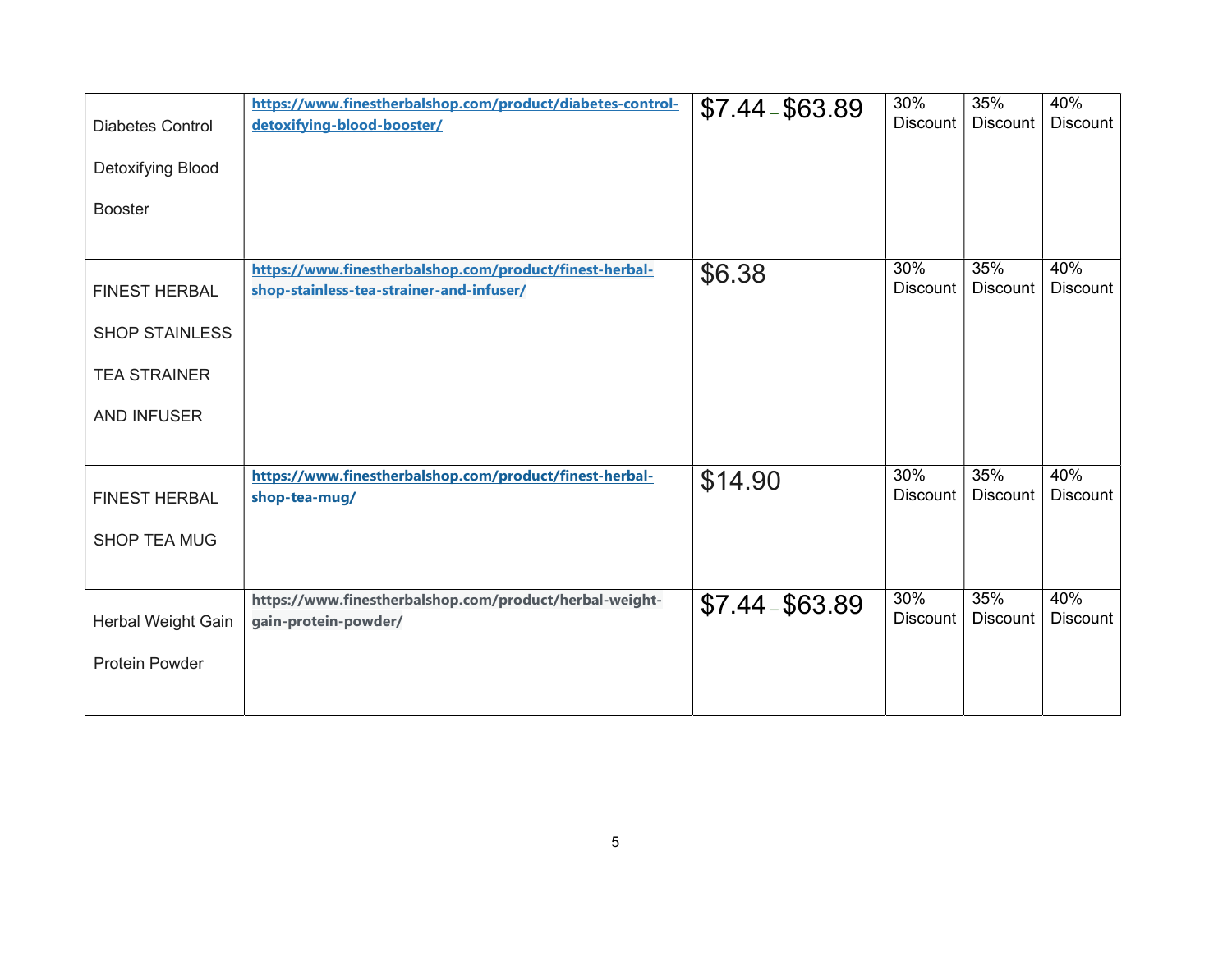| <b>Infused Booster</b>  | https://www.finestherbalshop.com/product/finest-herbal-<br>shop-infused-booster-tea/              | $$7.44 - $63.89$ | 30%<br><b>Discount</b> | 35%<br><b>Discount</b> | 40%<br><b>Discount</b> |
|-------------------------|---------------------------------------------------------------------------------------------------|------------------|------------------------|------------------------|------------------------|
| Tea                     |                                                                                                   |                  |                        |                        |                        |
|                         |                                                                                                   |                  |                        |                        |                        |
| <b>JAMAICAN SEA</b>     | https://www.finestherbalshop.com/product/jamaican-sea-moss-<br>turmeric-ginger-golden-milk-blend/ | \$43.65          | 30%<br><b>Discount</b> | 35%<br><b>Discount</b> | 40%<br><b>Discount</b> |
| <b>MOSS, TURMERIC</b>   |                                                                                                   |                  |                        |                        |                        |
| & GINGER                |                                                                                                   |                  |                        |                        |                        |
| <b>GOLDEN MILK</b>      |                                                                                                   |                  |                        |                        |                        |
| <b>BLEND</b>            |                                                                                                   |                  |                        |                        |                        |
|                         | https://www.finestherbalshop.com/product/male-                                                    |                  | 30%                    | 35%                    | 40%                    |
| Male Enhancement        | enhancement-energy-booster/                                                                       | $$7.44 - $63.89$ | <b>Discount</b>        | <b>Discount</b>        | <b>Discount</b>        |
| <b>Energy Booster</b>   |                                                                                                   |                  |                        |                        |                        |
|                         |                                                                                                   |                  |                        |                        |                        |
| Natural Remedy for      | https://www.finestherbalshop.com/product/natural-remedy-<br>for-uterine-fibriods-and-cyst/        | $$7.44 - $63.89$ | 30%<br><b>Discount</b> | 35%<br><b>Discount</b> | 40%<br><b>Discount</b> |
| <b>Uterine Fibroids</b> |                                                                                                   |                  |                        |                        |                        |
| and Cyst                |                                                                                                   |                  |                        |                        |                        |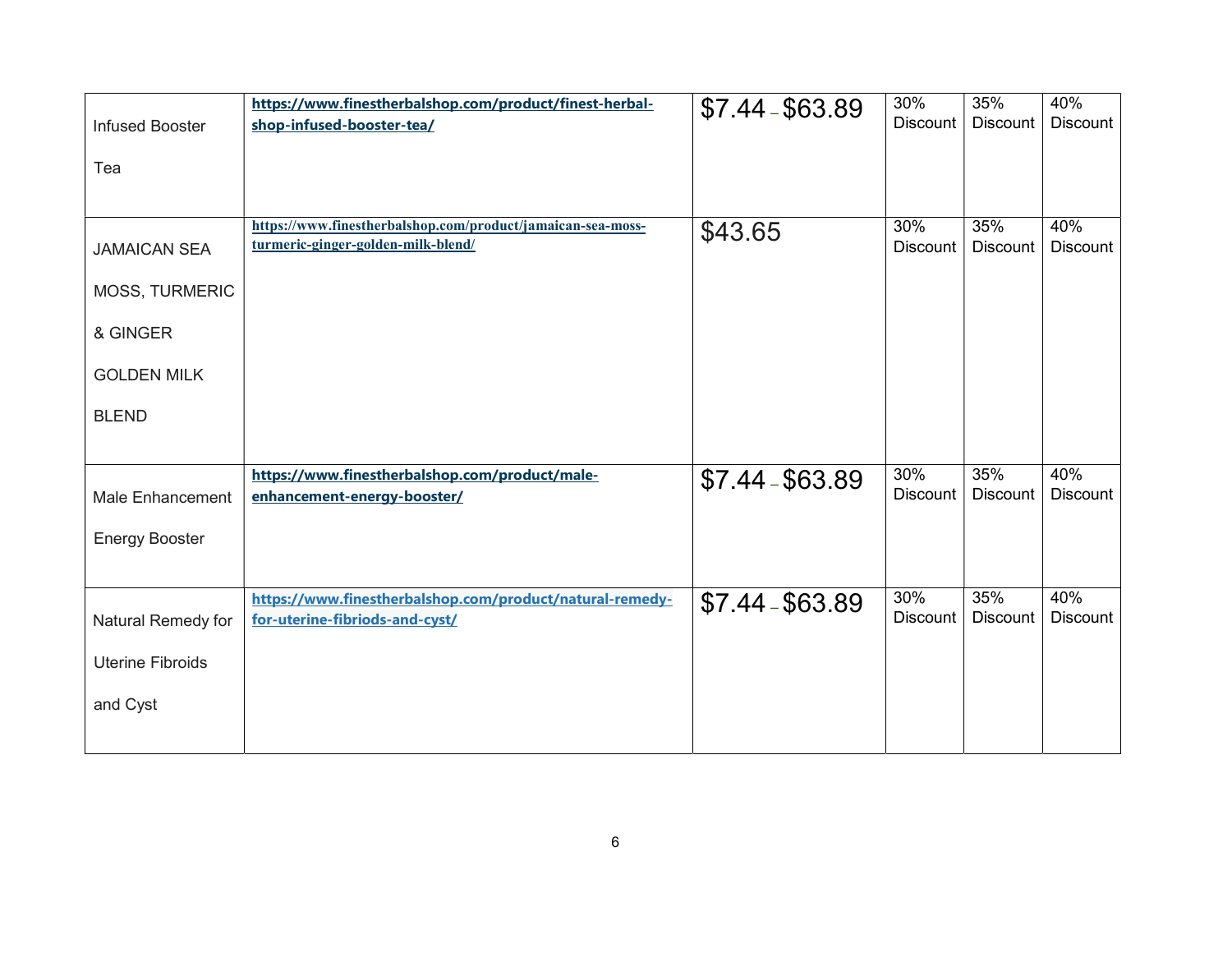| <b>Real Wildcrafted</b> | https://www.finestherbalshop.com/product/real-wildcrafted-<br>organic-jamaican-purple-sea-moss/ | $$12.77 - $31.94$ | 30%<br><b>Discount</b> | 35%<br><b>Discount</b> | 40%<br><b>Discount</b> |
|-------------------------|-------------------------------------------------------------------------------------------------|-------------------|------------------------|------------------------|------------------------|
| organic Jamaican        |                                                                                                 |                   |                        |                        |                        |
| Purple Sea Moss         |                                                                                                 |                   |                        |                        |                        |
| Sleepy Time             | https://www.finestherbalshop.com/product/finest-sleepy-<br>time-relaxation/                     | $$7.44 - $63.89$  | 30%<br><b>Discount</b> | 35%<br><b>Discount</b> | 40%<br><b>Discount</b> |
| Relaxation              |                                                                                                 |                   |                        |                        |                        |
| <b>WOMEN</b>            | https://www.finestherbalshop.com/product/women-<br>infertility-tea/                             | $$7.44 - $63.89$  | 30%<br><b>Discount</b> | 35%<br><b>Discount</b> | 40%<br><b>Discount</b> |
| <b>INFERTILITY TEA</b>  |                                                                                                 |                   |                        |                        |                        |
| Jamaican Super          | https://www.finestherbalshop.com/product/jamaican-super-<br>rich-organic-sea-moss-capsules/     | \$42.59           | 30%<br><b>Discount</b> | 35%<br><b>Discount</b> | 40%<br><b>Discount</b> |
| Rich Organic Sea        |                                                                                                 |                   |                        |                        |                        |
| Moss Capsules           |                                                                                                 |                   |                        |                        |                        |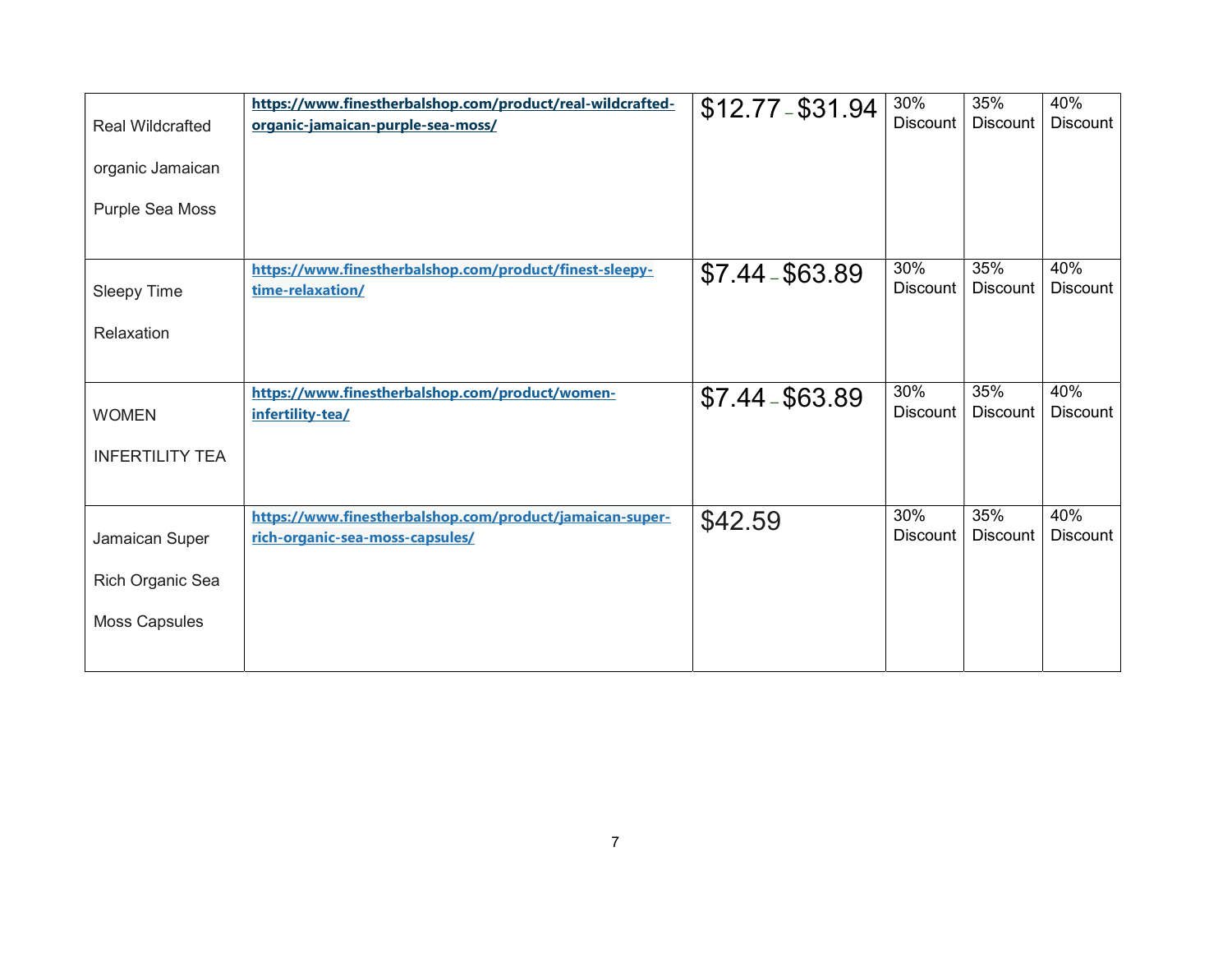| 100% All-Natural           | https://www.finestherbalshop.com/product/100-all-natural-<br>turmeric-and-tea-tree-soap/                           | $$8.51 - $11.70$ | 30%<br><b>Discount</b> | 35%<br><b>Discount</b> | 40%<br><b>Discount</b> |
|----------------------------|--------------------------------------------------------------------------------------------------------------------|------------------|------------------------|------------------------|------------------------|
| <b>Turmeric and Tea</b>    |                                                                                                                    |                  |                        |                        |                        |
| <b>Tree Soap</b>           |                                                                                                                    |                  |                        |                        |                        |
|                            |                                                                                                                    |                  |                        |                        | 40%                    |
| <b>All-Natural Bunion</b>  | https://www.finestherbalshop.com/product/all-natural-<br>bunion-relief-cream/                                      | \$31.94          | 30%<br><b>Discount</b> | 35%<br><b>Discount</b> | <b>Discount</b>        |
| <b>Relief Cream</b>        |                                                                                                                    |                  |                        |                        |                        |
|                            | https://www.finestherbalshop.com/product/finest-herbal-                                                            |                  | 30%                    | 35%                    | 40%                    |
| Finest Herbal Shop         | shop-citrus-forest-bar-revitalizing-facial-body-soap/                                                              | $$8.51 - $11.70$ | <b>Discount</b>        | <b>Discount</b>        | <b>Discount</b>        |
| <b>Citrus Forest Bar</b>   |                                                                                                                    |                  |                        |                        |                        |
| <b>Revitalizing Facial</b> |                                                                                                                    |                  |                        |                        |                        |
| & Body Soap                |                                                                                                                    |                  |                        |                        |                        |
|                            |                                                                                                                    |                  |                        |                        |                        |
| <b>Finest Herbal Shop</b>  | https://www.finestherbalshop.com/product/finest-herbal-<br>shop-lavender-butter-bar-revitalizing-facial-body-soap/ | \$13.83          | 30%<br><b>Discount</b> | 35%<br><b>Discount</b> | 40%<br><b>Discount</b> |
| <b>Lavender Butter</b>     |                                                                                                                    |                  |                        |                        |                        |
| <b>Bar Revitalizing</b>    |                                                                                                                    |                  |                        |                        |                        |
| Facial & Body Soap         |                                                                                                                    |                  |                        |                        |                        |
|                            |                                                                                                                    |                  |                        |                        |                        |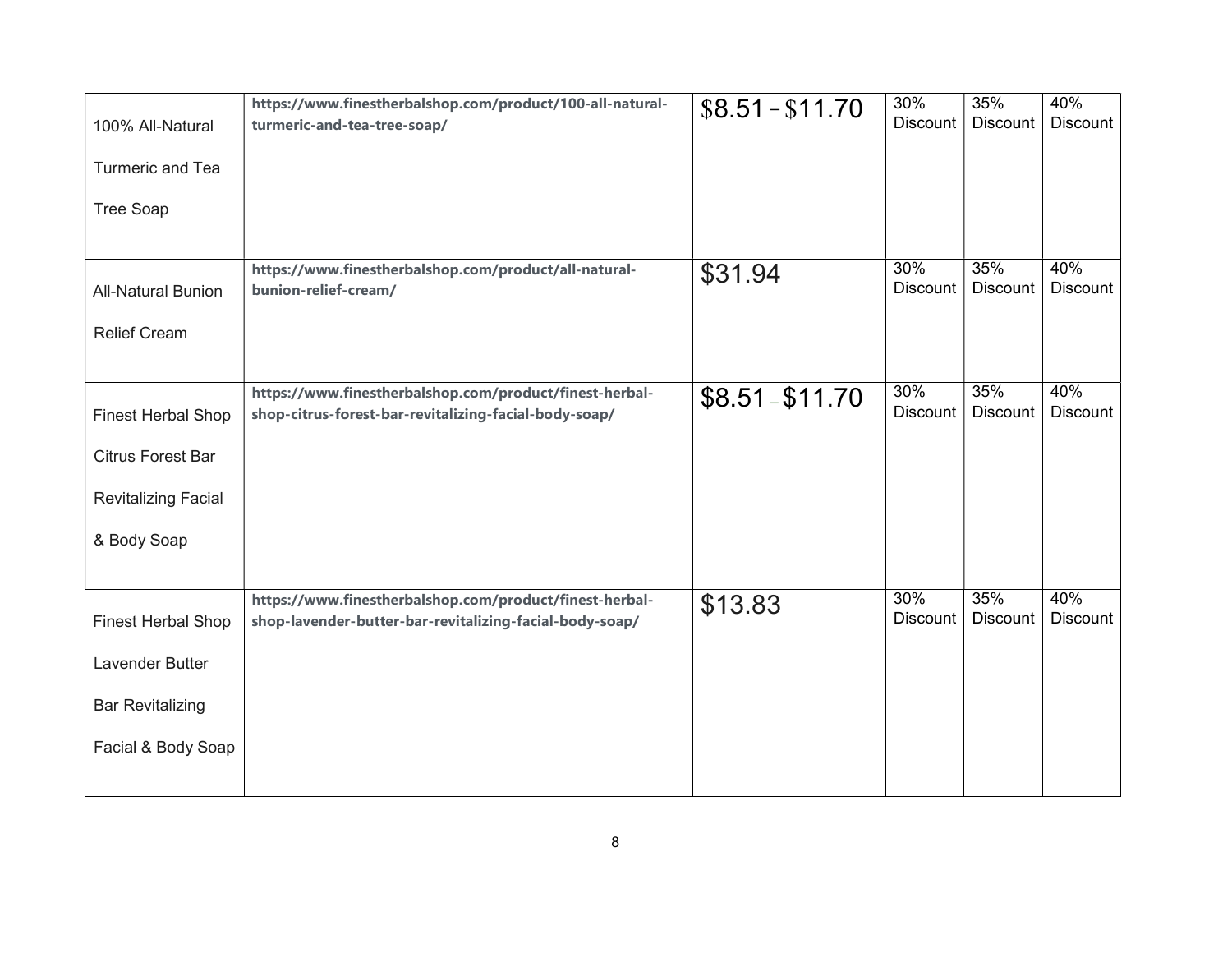| <b>Finest Herbal Shop</b>  | https://www.finestherbalshop.com/product/finest-herbal-<br>shop-turmeric-tea-tree-oil-revitalizing-facial-body-soap/ | $$8.51 - $11.70$ | 30%<br><b>Discount</b> | 35%<br><b>Discount</b> | 40%<br><b>Discount</b> |
|----------------------------|----------------------------------------------------------------------------------------------------------------------|------------------|------------------------|------------------------|------------------------|
| Turmeric + Tea             |                                                                                                                      |                  |                        |                        |                        |
| Tree Oil                   |                                                                                                                      |                  |                        |                        |                        |
| <b>Revitalizing Facial</b> |                                                                                                                      |                  |                        |                        |                        |
| & Body Soap                |                                                                                                                      |                  |                        |                        |                        |
|                            |                                                                                                                      |                  |                        |                        |                        |
| Hemp, Turmeric, Tea        | https://www.finestherbalshop.com/product/hempturmerictea-<br>tree-peppermint-revitalizing-facial-body-wash/          | \$26.61          | 30%<br><b>Discount</b> | 35%<br><b>Discount</b> | 40%<br><b>Discount</b> |
| Tree & Peppermint          |                                                                                                                      |                  |                        |                        |                        |
| <b>Revitalizing Facial</b> |                                                                                                                      |                  |                        |                        |                        |
| & Body Wash                |                                                                                                                      |                  |                        |                        |                        |
|                            |                                                                                                                      |                  |                        |                        |                        |
| The Natural                | https://www.finestherbalshop.com/product/the-natural-<br>skincare-making-course-for-beginners/                       | \$27.68          | 30%<br><b>Discount</b> | 35%<br><b>Discount</b> | 40%<br><b>Discount</b> |
| <b>Skincare Making</b>     |                                                                                                                      |                  |                        |                        |                        |
| Course for                 |                                                                                                                      |                  |                        |                        |                        |
| <b>Beginners</b>           |                                                                                                                      |                  |                        |                        |                        |
|                            |                                                                                                                      |                  |                        |                        |                        |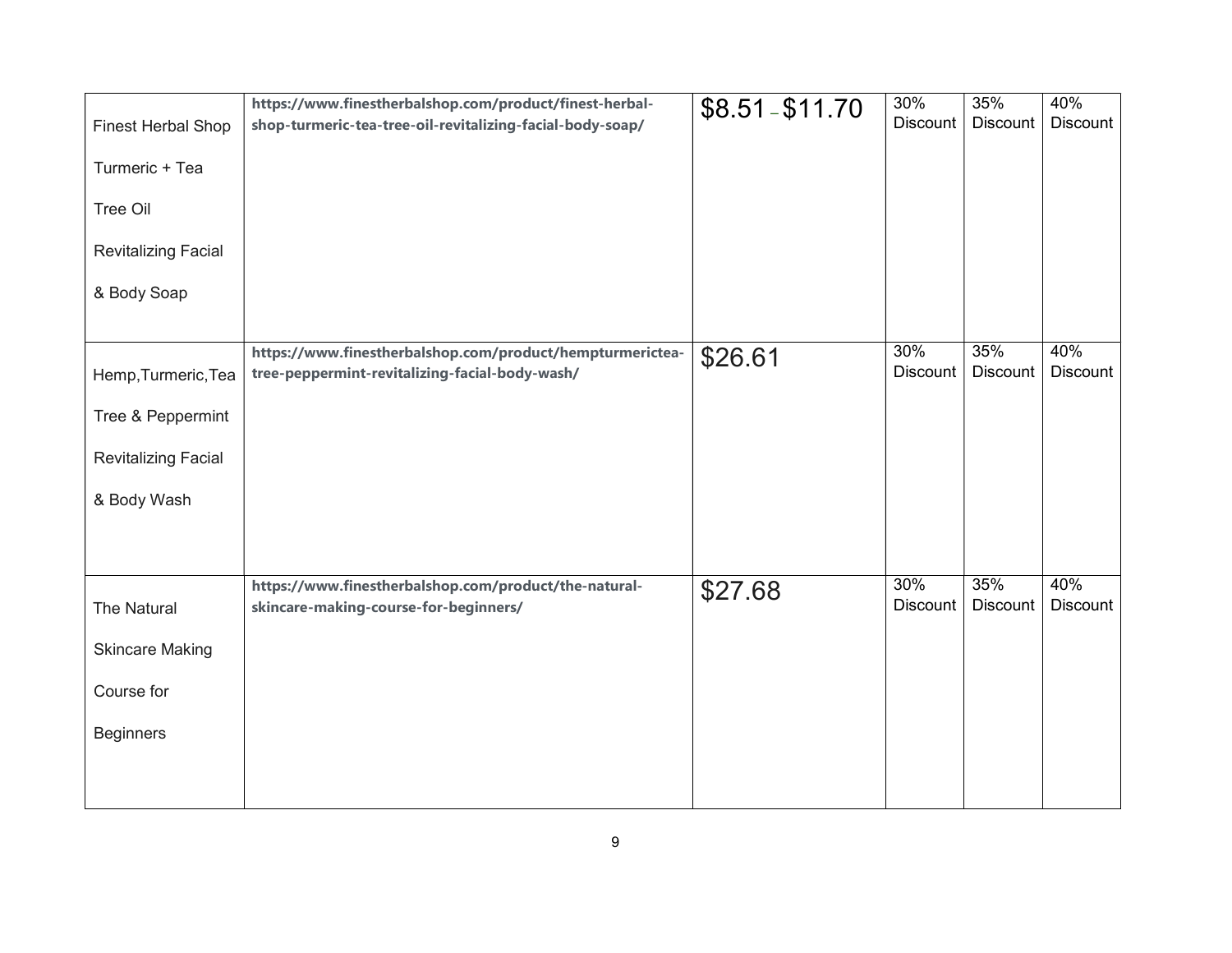| <b>Cancer Fighter</b> | https://www.finestherbalshop.com/product/cancer-fighter-<br>system-booster/             | \$267.30 | 30%<br><b>Discount</b> | 35%<br>Discount        | 40%<br><b>Discount</b> |
|-----------------------|-----------------------------------------------------------------------------------------|----------|------------------------|------------------------|------------------------|
| <b>System Booster</b> |                                                                                         |          |                        |                        |                        |
|                       |                                                                                         |          |                        |                        |                        |
| System Booster        | https://www.finestherbalshop.com/product/system-booster-<br>fire-shot/                  | \$134.18 | 30%<br><b>Discount</b> | 35%<br><b>Discount</b> | 40%<br><b>Discount</b> |
| Fire Shot             |                                                                                         |          |                        |                        |                        |
|                       |                                                                                         |          |                        |                        |                        |
| Finest Herbal Shop    | https://www.finestherbalshop.com/product/finest-herbal-<br>shop-male-booster-tinctures/ | \$37.26  | 30%<br><b>Discount</b> | 35%<br><b>Discount</b> | 40%<br><b>Discount</b> |
| Male Booster          |                                                                                         |          |                        |                        |                        |
| <b>Tinctures</b>      |                                                                                         |          |                        |                        |                        |
|                       |                                                                                         |          |                        |                        |                        |
| Hibiscus & Soursop    | https://www.finestherbalshop.com/product/hibiscus-soursop-<br>tincture/                 | \$31.94  | 30%<br><b>Discount</b> | 35%<br><b>Discount</b> | 40%<br><b>Discount</b> |
| Tincture              |                                                                                         |          |                        |                        |                        |
|                       |                                                                                         |          |                        |                        |                        |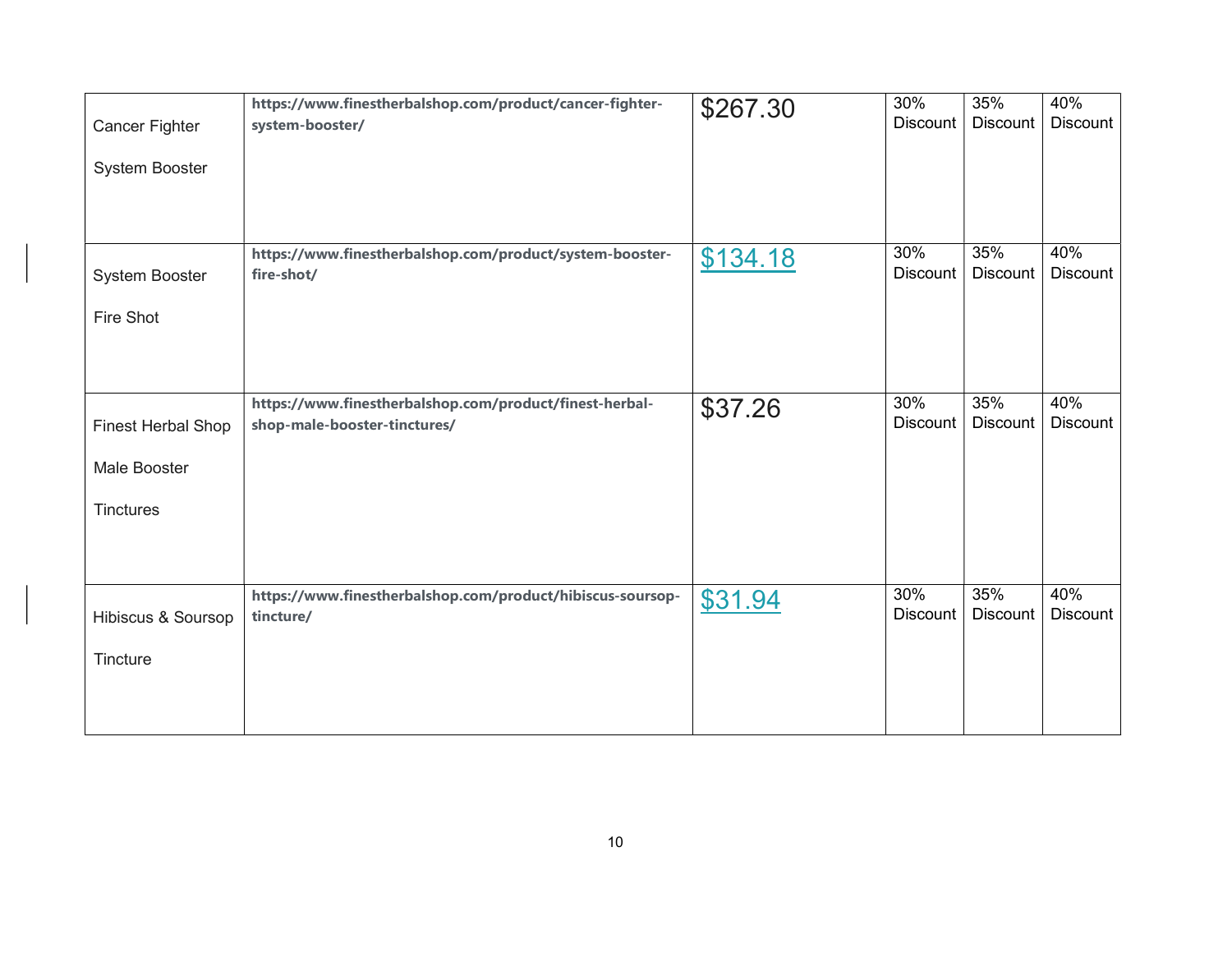| How to maintain a   | https://www.finestherbalshop.com/product/how-to-maintain-<br>a-healthy-weight-loss-in-30-days/ | \$80.93 | 30%<br>Discount | 35%<br><b>Discount</b> | 40%<br>Discount |
|---------------------|------------------------------------------------------------------------------------------------|---------|-----------------|------------------------|-----------------|
| healthy weight loss |                                                                                                |         |                 |                        |                 |
| in 30 days          |                                                                                                |         |                 |                        |                 |
|                     |                                                                                                |         |                 |                        |                 |

Definition: Finest herbal shop LLC is a registered business in the United States of America, We produce organic herbal remedies, skincare products, herbal consultation, herbal courses and more.

Our principal office is located in Connecticut, USA.

# 2. COMMENCEMENT AND DURATION OF AGREEMENT

This Agreement shall come into effect when it has been signed by both Parties and shall continue until terminated in accordance with this Agreement.

# 3. SUPPLY OF POLICY

- a. Finest herbal shop can only process the order of wholesaler only after payment has been made by the wholesaler
- b. shipping cost shall be calculated based on the Wight of the goods
- c. Delivery date shall be determined by the location of the wholesaler and the shipping plan selected
- d. Order tracking number shall be provided and order can be tracked on our website
- e. Wholesaler must report any missing item within 24hours of delivery via support@finestherbalshop.com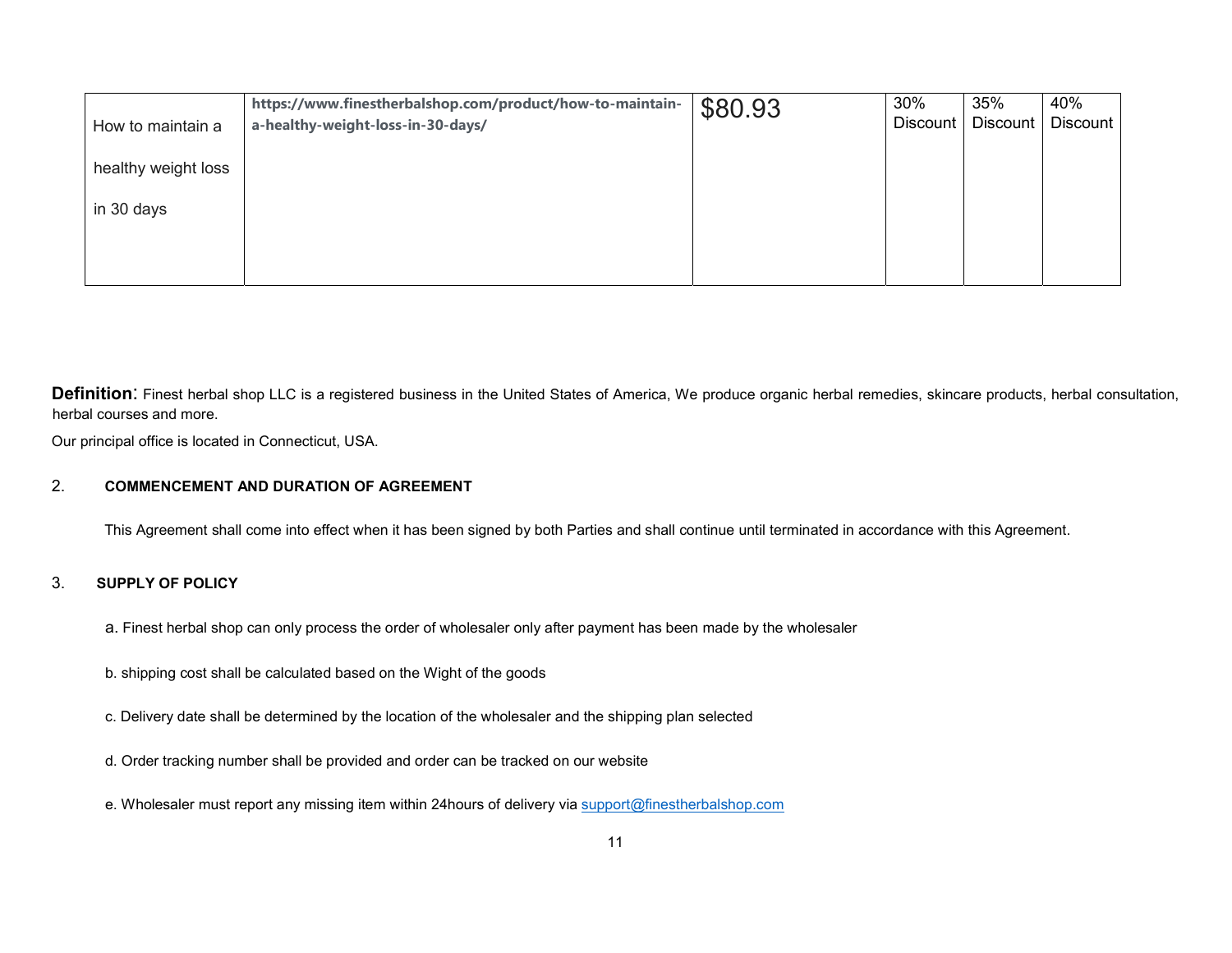f. All product shall be shipped with finest herbal shop customized product package and wholesaler must not in any way rebrand the package or change it

g. Finest herbal shop will not be responsible for any extra charges that may occur due to late collection of items by the wholesaler

h. Finest herbal shop will only ship orders to the shipping address entered by the wholesaler during checkout process

During the Supply Period, finest herbal shop shall provide its Services in accordance with the terms of this Agreement.

## TERMS OF PAYMENT

All payment shall be made on our website www.finestherbalshop.com, an automated invoice shall be generated immediately after your payment is made.

Wholesaler must contact our support service via support@finestherbalshop.com with the details of items and shipping address before payment. This will enable us to give the right shipping cost and discount rate. After verification of items and shipping address a one-time code shall be giving to the wholesaler to process their payment. Note: Finest herbal shop shall only process order of wholesaler after payment is received and confirmed.

### Value Added Tax

All sums payable under this Agreement are inclusive of any applicable Value Added Tax ("VAT", which includes any tax in substitution therefor), and accordingly all VAT from time to time properly payable in respect of such sums shall be payable in addition. Note: All our product prices include 1.6% tax rate and it has been added to the price of the products as stated above. Finest herbal have no right to determine the rate of tax on its products and services, VAT can be increased by relevant authorities at any time however we shall send an update if there is any change.

# **LIABILITY**

### Limitations and Exclusions

Finest herbal shop shall not be liable to the other Party, as a result of breach of this Agreement, in respect of loss of revenue, loss of profit, loss of contract, business interruption, or any consequential or indirect loss of any nature whatsoever, howsoever caused, even if it was reasonably foreseeable, or caused by the wholesaler's negligence.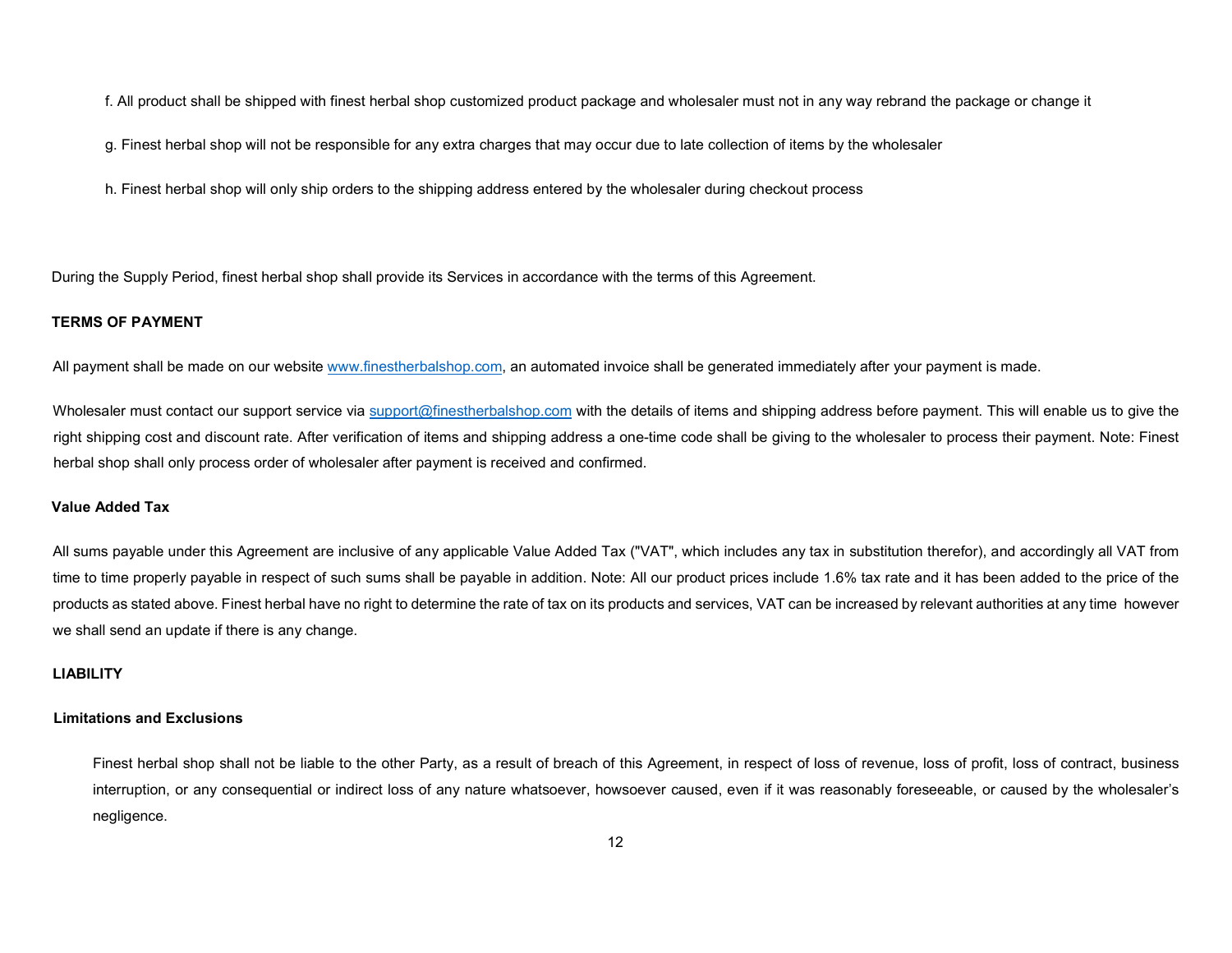### INTELLECTUAL PROPERTY RIGHTS

- Except by permission the products of finest herbal shop must not be repackaged or rebranded, the Logo and domains as well as the social media handles with the name finest herbal shop or its extension remains the property of finest herbal shop LLC. Wholesaler have no right to increase the price of product or services produce or provided by finest herbal shop without taking permission form the management.
- Where promotional materials (Flyers, videos, dedicated website etc.) is provided by the finest herbal shop to enable wholesalers run effective campaign, the materials grants such wholesaler, for the duration of this Agreement remains the property of finest herbal shop LLC and we maintain the right to reverse the license after this agreement is terminate.

### Use of other Party's name

- The wholesaler have the right to create their sales funnel or channel and can make use of their registered or unregistered trademarks, trading names, brand names, devices, styles. However the product name, description and product design of finest herbal shop LLC must be maintained and cannot be changed expect by permission. Finest herbal shop LLC will not be responsible for any misrepresentation or any campaign that is against the mission of the company
- Finest herbal shop shall take legal action if any of its representative, ambassador or wholesaler as the case may be engage in illegal activities that can damage the reputation and the good name of the company, Wholesaler must not in any way clam to be a certified herbal therapist of finest herbal shop until he/she is trained as herbal professional and complete the professional courses and examination organized by finest herbal shop or other relevant authority.

### DISPUTE RESOLUTION

In case of any dispute or negative comment form customer or wholesaler the Disputing Parties must write a letter to the administration board via admin@finestherbalshop.com, the management shall respond to the dispute and provide solution to the issues within ten Business Days of a written request

Any Dispute that cannot be resolved by the admin within ten Business Days of the written request shall resolved within twenty Business days maximum.

# RETURN POLICY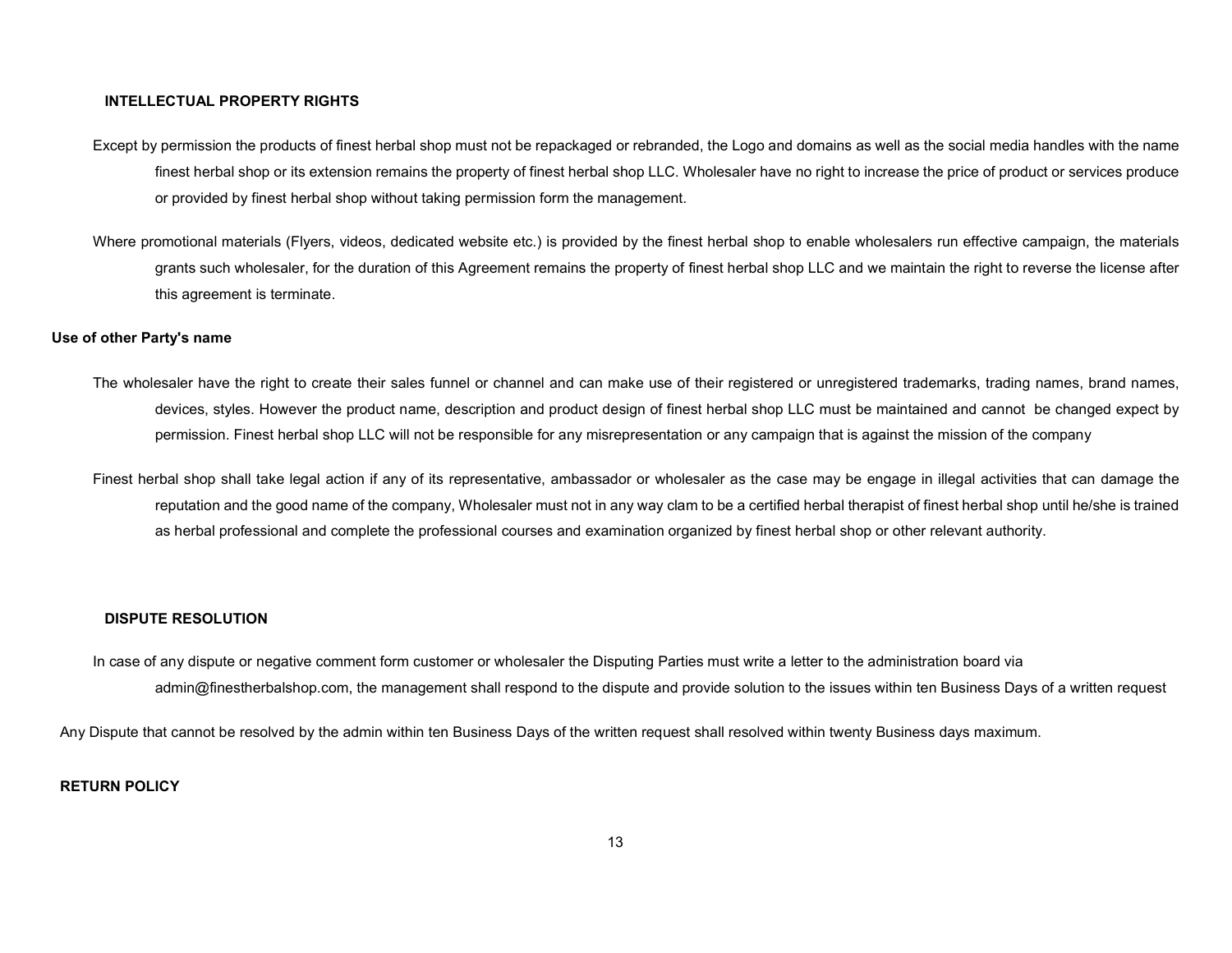Our promise is on making available reliable herbal products that serves humanity and promote healthy which will subsequently reduce illness and death rate among human across the globe. We are dedicated to providing reliable and trustworthy products which are made from a clean environment under the scrutiny and administration of professional herbalists. Therefore, we can boldly ascertain that our products are standard are nothing short of our product description and potency. Our return policy is as below.

Due to innate hesitation attach to sales of herbal medicine online, we understand and respect every opinion of our buyers. We implore you to go to our product description when you see a product that is likely to meet your need [s], this will help to clear your doubts and also help your decision making on the purchase. You are to pay attention to the allergies and likely counter-reaction of the product you are about to purchase. This are necessary information provided in the product description section. The constituents [ingredients] are well written on the products so as to inform against any allergies or toxic element that my not suits your health status.

We advise you to be meticulous before purchase. On this note we are not open to any return obligation on any of our products due to the sensitivity of our products and present COVID-19 restrictions.

| Kindly fill up the information bellow                                                                                                                                                                       |
|-------------------------------------------------------------------------------------------------------------------------------------------------------------------------------------------------------------|
|                                                                                                                                                                                                             |
|                                                                                                                                                                                                             |
|                                                                                                                                                                                                             |
|                                                                                                                                                                                                             |
|                                                                                                                                                                                                             |
|                                                                                                                                                                                                             |
|                                                                                                                                                                                                             |
| Kindly acknowledge your acceptance of this document                                                                                                                                                         |
| <u>   ……………………………………………………………………………………</u><br>Agree with all the terms and conditions of finest herbal shop LLC program and I<br>promise to comply with them and to be a good representative of the company |